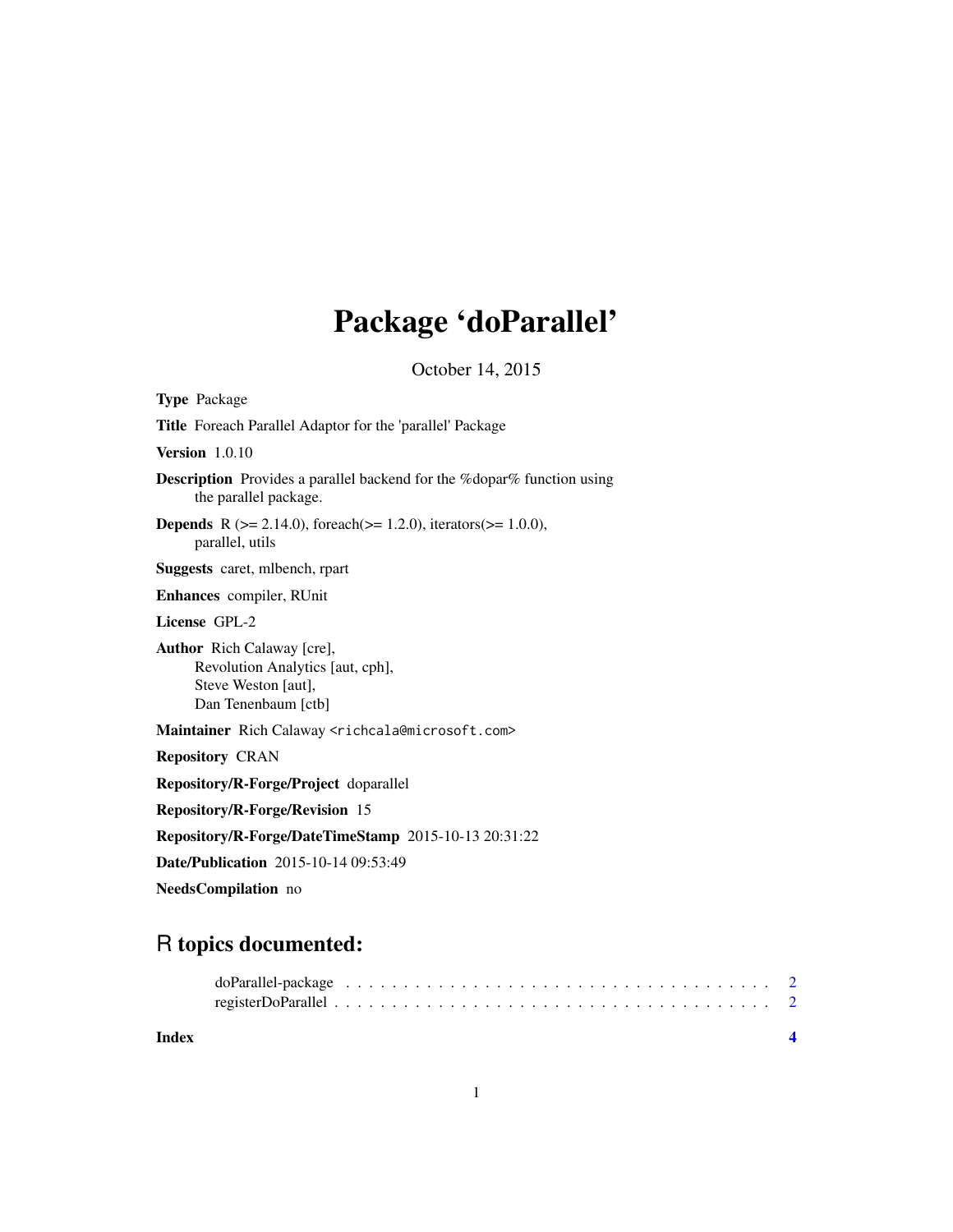<span id="page-1-0"></span>doParallel-package *The doParallel Package*

#### Description

The doParallel package provides a parallel backend for the foreach/%dopar% function using the parallel package of R 2.14.0 and later.

#### Details

Further information is available in the following help topics:

registerDoParallel register doParallel to be used by foreach/%dopar%

To see a tutorial introduction to the doParallel package, use vignette("gettingstartedParallel"). To see a tutorial introduction to the foreach package, use vignette("foreach").

To see a demo of doParallel computing the sinc function, use demo(sincParallel).

Some examples (in addition to those in the help pages) are included in the "examples" directory of the doParallel package. To list the files in the examples directory, use list.files(system.file("examples", package="c To run the bootstrap example, use source(system.file("examples", "bootParallel.R", package="doParallel")). This is a simple benchmark, executing both sequentally and in parallel. There are many more examples that come with the foreach package, which will work with the doParallel package if it is registered as the parallel backend.

For a complete list of functions with individual help pages, use library(help="doParallel").

registerDoParallel *registerDoParallel*

### **Description**

The registerDoParallel function is used to register the parallel backend with the foreach package.

### Usage

```
registerDoParallel(cl, cores=NULL, ...)
stopImplicitCluster()
```
#### Arguments

cl A cluster object as returned by makeCluster, or the number of nodes to be created in the cluster. If not specified, on Windows a three worker cluster is created and used.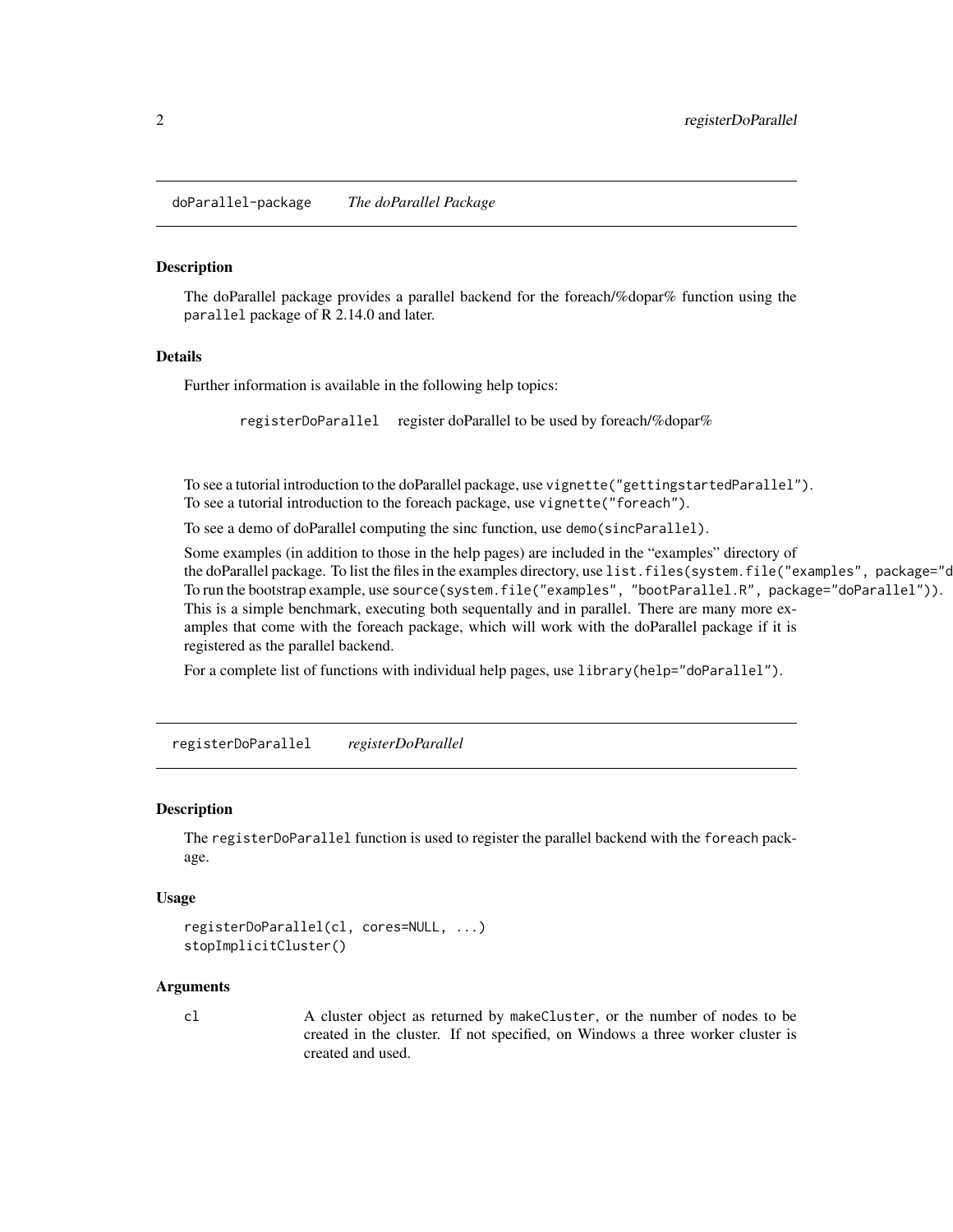<span id="page-2-0"></span>

| cores    | The number of cores to use for parallel execution. If not specified, the number     |
|----------|-------------------------------------------------------------------------------------|
|          | of cores is set to the value of options ("cores"), if specified, or to one-half the |
|          | number of cores detected by the parallel package.                                   |
| $\cdots$ | Package options. Currently, only the nocompile option is supported. If nocompile    |
|          | is set to TRUE, compiler support is disabled.                                       |

# Details

The parallel package from R 2.14.0 and later provides functions for parallel execution of R code on machines with multiple cores or processors or multiple computers. It is essentially a blend of the snow and multicore packages. By default, the doParallel package uses snow-like functionality. The snow-like functionality should work fine on Unix-like systems, but the multicore-like functionality is limited to a single sequential worker on Windows systems. On workstations with multiple cores running Unix-like operating systems, the system fork call is used to spawn copies of the current process.

The doParallel backend supports both multicore and snow options passed through the foreach function. The supported multicore options are preschedule, set.seed, silent, and cores, which are analogous to the similarly named arguments to melapply, and are passed using the . options.multicore argument to foreach. The supported snow options are preschedule, which like its multicore analog can be used to chunk the tasks so that each worker gets a prescheduled chunk of tasks, and attachExportEnv, which can be used to attach the export environment in certain cases where R's lexical scoping is unable to find a needed export. The snow options are passed to foreach using the .options.snow argument.

The function stopImplicitCluster can be used in vignettes and other places where it is important to explicitly close the implicitly created cluster.

# **Examples**

```
cl <- makePSOCKcluster(2)
registerDoParallel(cl)
m \leq - matrix(rnorm(9), 3, 3)
foreach(i=1:nrow(m), .combine=rbind)
stopCluster(cl)
```